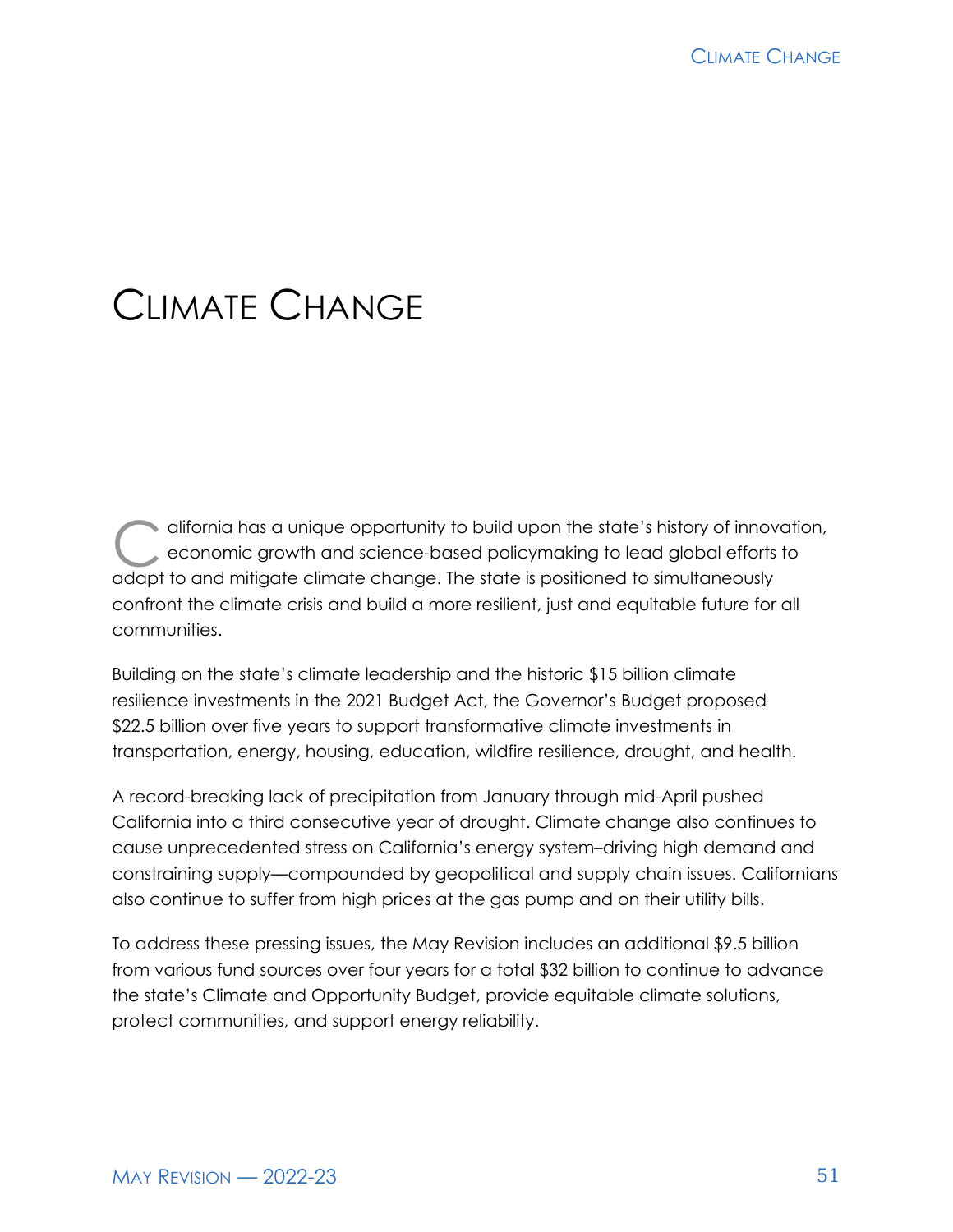# **CLIMATE RESILIENCE**

# **WATER RESILIENCE AND DROUGHT RESPONSE**

Climate change is spurring warmer conditions in California and creating larger gaps between significant precipitation events that are vital to water supply. This year, water project operators will make only minimal deliveries to farms and cities, and wildlife managers are taking extraordinary action to relocate salmon to streams with cooler water than can be made available below major reservoirs.

Lessons learned in the 2012 to 2016 drought inform the current state response, which has also benefitted from significant investments, new data tools, and policy shifts over the last several years. This includes new laws related to safe drinking water, drought planning, water conservation, and local management of groundwater. The historic three-year, \$5.2 billion investment in California water systems enacted last year has helped to minimize immediate economic and environmental damage from the drought and enabled hundreds of projects by local water suppliers to prepare for and be more resilient to future droughts.

The Governor's Budget proposed an additional drought resilience investment of \$750 million General Fund, with a focus on drought relief and promoting water conservation. Given the intensification of drought since January, the May Revision includes an additional \$1.3 billion General Fund for drought resilience and response designed to help communities and fish and wildlife avoid immediate negative impacts as a result of extreme drought while continuing to advance projects and programs that prepare the state to be more resilient to future droughts. This funding is proposed for acceleration into the 2021-22 fiscal year given current availability of resources.

Significant Investments include:

- \$530 million to support water recycling and groundwater cleanup; advance drinking water and clean water projects that leverage significant federal infrastructure funds; and continue aqueduct solar pilots.
- \$553 million to provide grants to urban water districts and smaller community water suppliers for drought-relief projects; support data, research, and public education campaigns; support local technical assistance emergency drinking water response, including the purchase and pre-positioning of water storage tanks; enhance water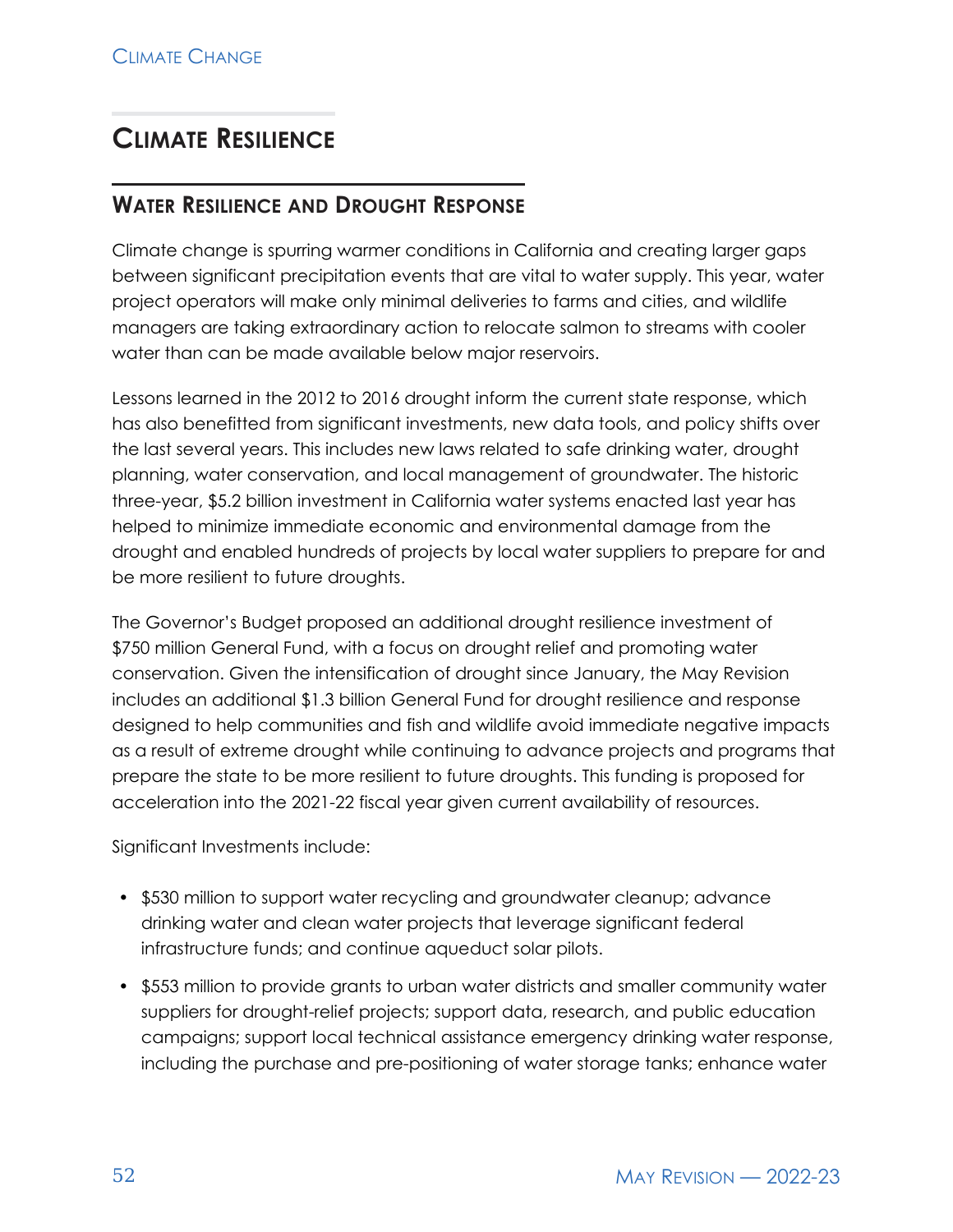rights enforcement and modernization tools; and support food assistance programs for farmworkers impacted by drought.

- \$280 million to address fish and wildlife impacts associated with drought and climate change, and to build aquatic habitat and water resilience projects to support implementation of voluntary agreements with water suppliers.
- \$187 million to support agricultural water conservation practices; incentivize farmers to install more efficient irrigation equipment and provide on-farm technical assistance; provide direct relief to small farm operators; and support additional water conservation projects.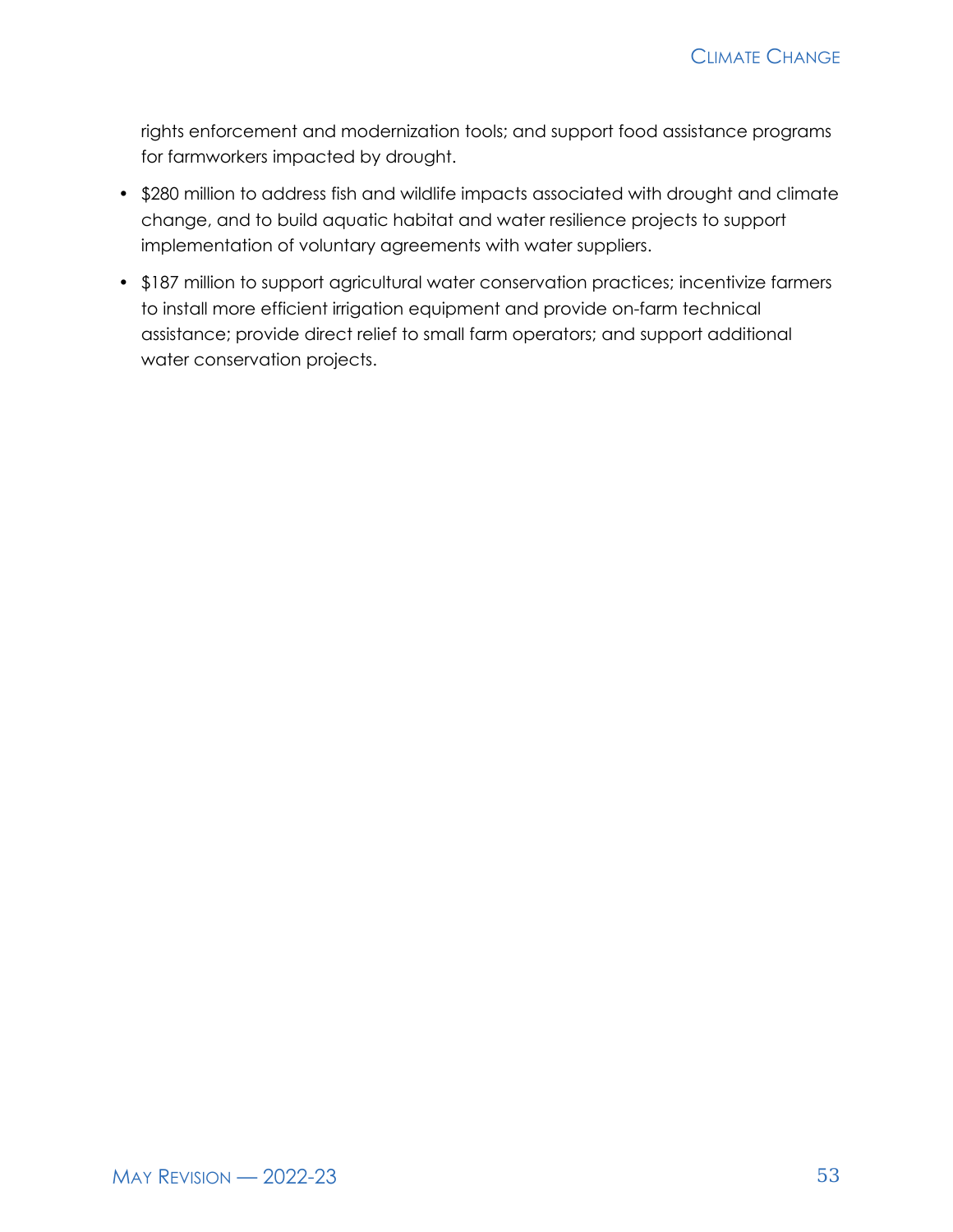#### **Drought Resilience and Response**

(Dollars in Millions)

| Investment                                                                                                                | <b>Department</b>                                                     | Program                                                                                                      | 2021                                                                                                                                                                                                                                                                                                                                                                                                                           | <b>Accelerated Drought</b><br><b>Resilience Package</b>                                                                                         |                        | Total |
|---------------------------------------------------------------------------------------------------------------------------|-----------------------------------------------------------------------|--------------------------------------------------------------------------------------------------------------|--------------------------------------------------------------------------------------------------------------------------------------------------------------------------------------------------------------------------------------------------------------------------------------------------------------------------------------------------------------------------------------------------------------------------------|-------------------------------------------------------------------------------------------------------------------------------------------------|------------------------|-------|
| Category                                                                                                                  | Small Water Suppliers Drought Relief & Urban                          |                                                                                                              | <b>Total</b>                                                                                                                                                                                                                                                                                                                                                                                                                   | Governor's<br><b>Budget</b>                                                                                                                     | May<br><b>Revision</b> |       |
|                                                                                                                           | Department of Water<br>Resources                                      | Water Management Grants                                                                                      | \$484                                                                                                                                                                                                                                                                                                                                                                                                                          | \$120                                                                                                                                           | \$180                  | \$784 |
|                                                                                                                           |                                                                       | Water Transfers Pilot Project                                                                                | \$0                                                                                                                                                                                                                                                                                                                                                                                                                            | \$0                                                                                                                                             | \$20                   | \$20  |
|                                                                                                                           | <b>State Water Resources</b><br>Control Board                         | Water Rights Modernization and Drought<br>Resilience                                                         | \$0                                                                                                                                                                                                                                                                                                                                                                                                                            | \$0                                                                                                                                             | \$44                   | \$44  |
| Immediate Drought<br>Support<br>Drinking Water, Water<br>Supply and Reliability,<br>Flood<br>Conservation/<br>Agriculture | Department of Social<br>Services                                      | Drought Food Assistance                                                                                      | \$0                                                                                                                                                                                                                                                                                                                                                                                                                            | \$0                                                                                                                                             | \$23                   | \$23  |
|                                                                                                                           |                                                                       | Data, Research, and Communications                                                                           | \$127                                                                                                                                                                                                                                                                                                                                                                                                                          | \$0                                                                                                                                             | \$116.8                | \$244 |
|                                                                                                                           | Various                                                               | Drought Technical Assistance and Emergency<br>Drought Response                                               | \$57                                                                                                                                                                                                                                                                                                                                                                                                                           | \$25                                                                                                                                            | \$161                  | \$243 |
|                                                                                                                           |                                                                       | Drought Permitting, Compliance, Curtailments<br>and Water Right Enforcement                                  | \$43                                                                                                                                                                                                                                                                                                                                                                                                                           | \$0                                                                                                                                             | \$8                    | \$51  |
|                                                                                                                           | <b>State Water Resources</b>                                          | Drinking Water/Wastewater Infrastructure and<br>State Revolving Fund                                         | \$1,300                                                                                                                                                                                                                                                                                                                                                                                                                        | \$0<br>\$400<br>\$0<br>\$0<br>\$0<br>\$100<br>\$0<br>\$0<br>\$0<br>\$0<br>\$0<br>\$0<br>\$0<br>\$30<br>\$0<br>\$0<br>\$0<br>\$0<br>\$30<br>\$26 | \$1,700                |       |
|                                                                                                                           | Control Board                                                         | PFAs Support                                                                                                 | \$100                                                                                                                                                                                                                                                                                                                                                                                                                          |                                                                                                                                                 |                        | \$100 |
|                                                                                                                           |                                                                       | Water Recycling/Groundwater Cleanup                                                                          | \$400                                                                                                                                                                                                                                                                                                                                                                                                                          |                                                                                                                                                 |                        | \$500 |
|                                                                                                                           | Department of Water<br>Resources                                      | Salton Sea                                                                                                   | \$220                                                                                                                                                                                                                                                                                                                                                                                                                          |                                                                                                                                                 |                        | \$220 |
|                                                                                                                           |                                                                       | Water Conveyance                                                                                             | \$200                                                                                                                                                                                                                                                                                                                                                                                                                          |                                                                                                                                                 |                        | \$200 |
|                                                                                                                           |                                                                       | Flood                                                                                                        | \$638                                                                                                                                                                                                                                                                                                                                                                                                                          |                                                                                                                                                 |                        | \$638 |
|                                                                                                                           |                                                                       | Aqueduct Solar Panel Pilot Study                                                                             | \$20                                                                                                                                                                                                                                                                                                                                                                                                                           |                                                                                                                                                 |                        | \$50  |
|                                                                                                                           |                                                                       | Watershed Climate Studies                                                                                    | \$25                                                                                                                                                                                                                                                                                                                                                                                                                           |                                                                                                                                                 |                        | \$25  |
|                                                                                                                           |                                                                       | Natural Resources Agency Clear Lake Rehabilitation                                                           | \$5.7                                                                                                                                                                                                                                                                                                                                                                                                                          |                                                                                                                                                 |                        | \$6   |
|                                                                                                                           | Department of Water<br><b>Resources</b>                               | <b>SGMA</b> Implementation                                                                                   | \$300                                                                                                                                                                                                                                                                                                                                                                                                                          |                                                                                                                                                 |                        | \$356 |
|                                                                                                                           |                                                                       | Agriculture and Delta Drought Response Programs                                                              | \$8                                                                                                                                                                                                                                                                                                                                                                                                                            | \$0                                                                                                                                             | \$60                   | \$68  |
|                                                                                                                           |                                                                       | <b>Relief for Small Farmers</b>                                                                              | Package<br>\$5<br>\$0<br>\$20<br>\$25<br>\$5<br>\$0<br>\$20<br>\$15<br>\$100<br>\$20<br>\$40<br>\$160<br>\$50<br>\$90<br>\$40<br>\$0<br>\$185<br>\$211<br>\$0<br>\$26<br>\$0<br>\$75<br>\$100<br>\$175<br>\$8<br>\$0<br>\$25<br>\$33<br>\$0<br>\$0<br>\$7.3<br>\$7.3<br>\$17<br>\$33<br>\$0<br>\$50<br>\$0<br>\$0<br>\$130.6<br>\$130.6<br>\$1,033<br>\$0<br>\$0<br>\$1,033<br>\$500<br>Total<br>\$5.157<br>\$1.550<br>\$7.207 |                                                                                                                                                 |                        |       |
|                                                                                                                           | Department of Food<br>and Agriculture                                 | On-farm Water Use and Agriculture Technical<br>Assistance                                                    |                                                                                                                                                                                                                                                                                                                                                                                                                                |                                                                                                                                                 |                        |       |
|                                                                                                                           |                                                                       | State Water Efficiency and Enhancement<br>Program                                                            |                                                                                                                                                                                                                                                                                                                                                                                                                                |                                                                                                                                                 |                        |       |
|                                                                                                                           | Department of<br>Conservation                                         | Multi-benefit Land Repurposing                                                                               |                                                                                                                                                                                                                                                                                                                                                                                                                                |                                                                                                                                                 |                        |       |
|                                                                                                                           | Various                                                               | Water Conservation Programs (Small and Urban),<br>Turf Replacement, and State Water Conservation<br>Projects |                                                                                                                                                                                                                                                                                                                                                                                                                                |                                                                                                                                                 |                        |       |
|                                                                                                                           | Department of Fish<br>and Wildlife/<br>Department of Water<br>Rources | <b>Fish and Wildlife Protection</b>                                                                          |                                                                                                                                                                                                                                                                                                                                                                                                                                |                                                                                                                                                 |                        |       |
|                                                                                                                           |                                                                       | Improving Drought Resiliency on State-Owned<br>Land and Migratory Bird Habitat                               |                                                                                                                                                                                                                                                                                                                                                                                                                                |                                                                                                                                                 |                        |       |
| Habitat/<br>Nature-Based                                                                                                  |                                                                       | Studying Salmon and Tribal Co-Management<br><b>Activities</b>                                                |                                                                                                                                                                                                                                                                                                                                                                                                                                |                                                                                                                                                 |                        |       |
| Solutions                                                                                                                 |                                                                       | Climate Induced Hatchery Upgrades                                                                            |                                                                                                                                                                                                                                                                                                                                                                                                                                |                                                                                                                                                 |                        |       |
|                                                                                                                           | Department of Water<br>Resources                                      | Aquatic Habitat and Drought Resilience and<br><b>Expediting Large Scale Habitat</b>                          |                                                                                                                                                                                                                                                                                                                                                                                                                                |                                                                                                                                                 |                        |       |
|                                                                                                                           | Various                                                               | <b>Additional Nature-Based Solutions</b>                                                                     |                                                                                                                                                                                                                                                                                                                                                                                                                                |                                                                                                                                                 |                        |       |
|                                                                                                                           |                                                                       |                                                                                                              |                                                                                                                                                                                                                                                                                                                                                                                                                                |                                                                                                                                                 |                        |       |

The May Revision also includes \$500 million General Fund in 2025-26, to serve as a multi-year commitment to promote strategic water storage projects in the state that benefit water supply reliability and the environment. California's variable precipitation makes above and below ground water storage crucial, and aquifers and off-stream reservoirs are among the most feasible places to store additional water as a resilience measure into the future. These resources will build upon the \$2.7 billion provided in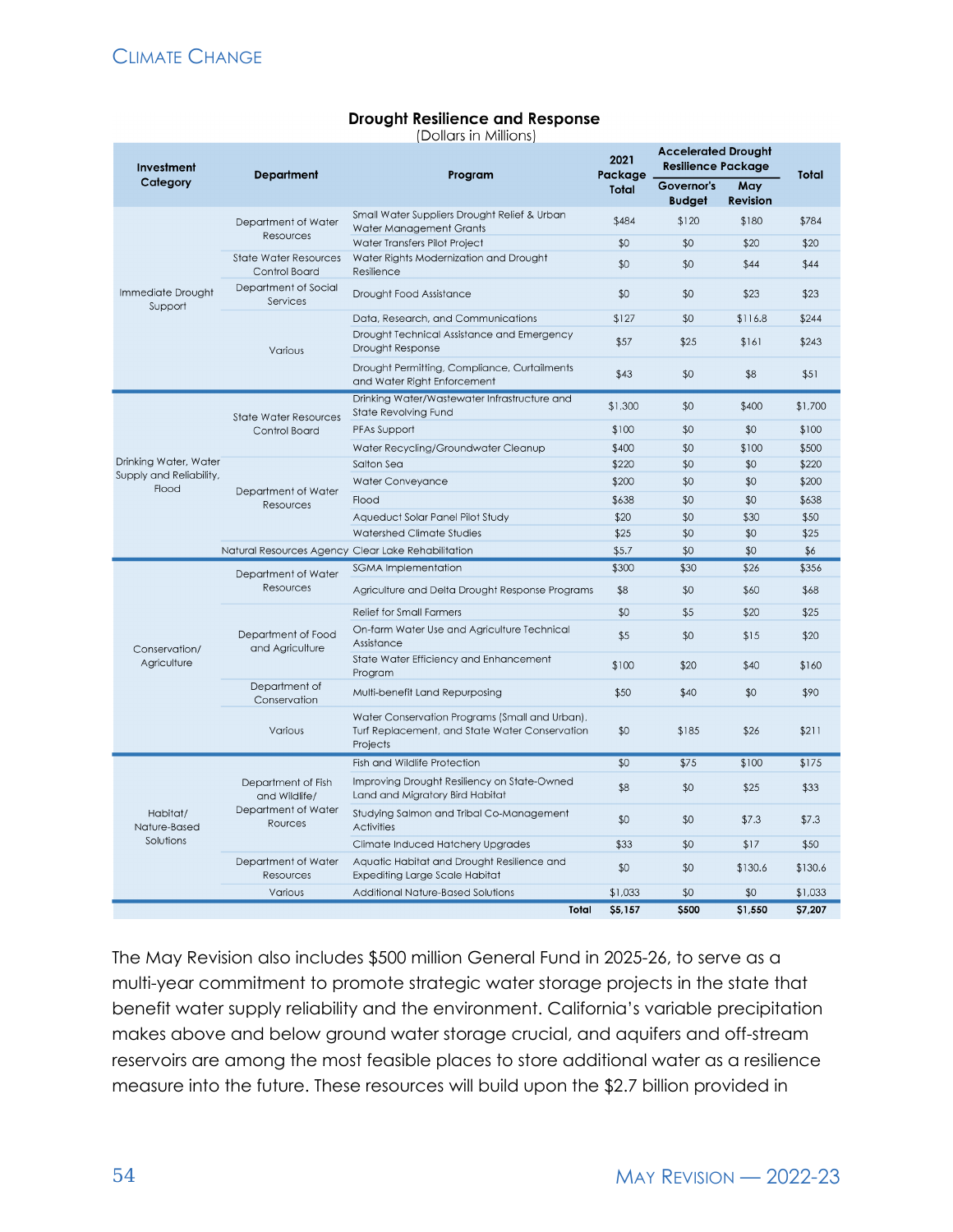Proposition 1 under the Water Storage Investment Program to accelerate critical projects as part of a comprehensive and coordinated approach to water resiliency as outlined in the California Water Resilience Portfolio.

In addition, the May Revision includes \$1.2 million General Fund ongoing for the Judicial Council to address climate, environmental, and water-related legal disputes and \$75 million one-time General Fund to support the California Small Agricultural Business Drought Relief Grant Program to provide direct assistance to eligible agriculture-related businesses that have been impacted by severe drought conditions. See the Judicial Branch Chapter and the Economic Growth, Job Creation, and Expanded Opportunity Chapter for additional details.

In addition to funding in this package, some of the funding proposed for nature-based solutions described below will provide habitat restoration to improve the health of Northern California rivers which will support voluntary agreements with water users.

# **EXTREME HEAT**

Every corner of the state will be impacted in years and decades to come by higher average temperatures and more frequent and severe heat waves. Extreme heat threatens public health and safety, economic prosperity, communities and natural systems. It also poses profoundly disproportionate consequences for the most vulnerable populations, including tribal nations, low-income neighborhoods, communities of color, and older and disabled adults.

In recent years, California has provided historic investments to address extreme heat, including \$800 million General Fund over two years in the 2021 Budget Act as part of the Climate Resilience Package. This funding included \$300 million to support the implementation of the state's updated Extreme Heat Action Plan. The final plan was informed by input received through a public engagement process and released in April 2022. The proposed allocation of the \$300 million advances areas of near-term focus outlined in the Action Plan including:

- \$220 million over two years to support cooling of communities at schools and through resilience centers.
- \$43 million to protect vulnerable populations and ecosystems from extreme heat impacts through enhanced enforcement of codes, standards, and regulations.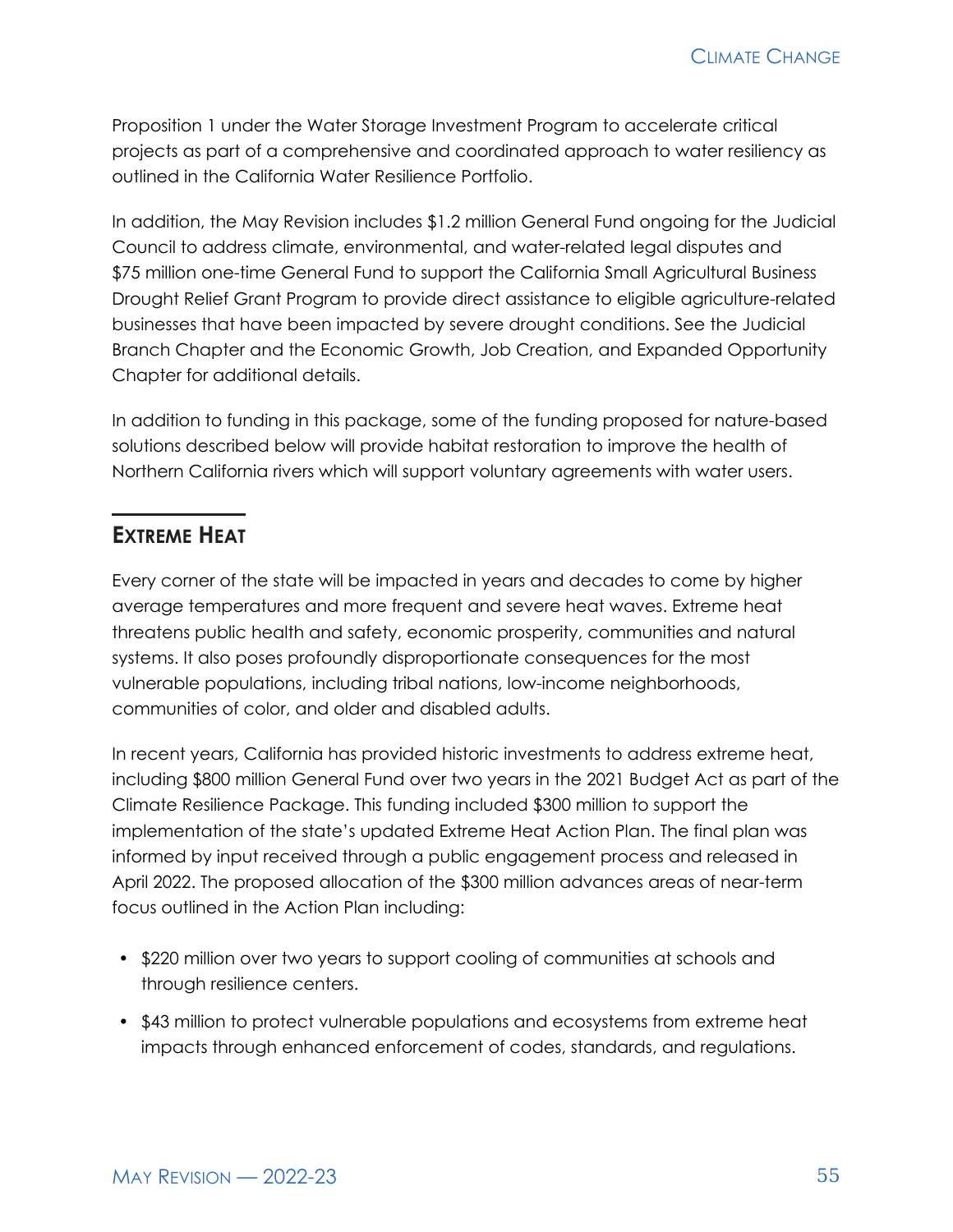# CLIMATE CHANGE

- \$20 million to increase understanding of the risks posed by extreme heat and what resources are available to keep communities safe through a public awareness and outreach campaign.
- \$17 million to invest in the alignment of the state's response to extreme heat and High Road workforce development and building California's climate-smart workforce through training partnerships and apprenticeships in jobs and careers that address extreme heat.

| <b>Plan or Framework</b><br>Category      | <b>Department</b>                     | Program                                                                        | 2022-23                                                                                  | 2023-24 | Total  |
|-------------------------------------------|---------------------------------------|--------------------------------------------------------------------------------|------------------------------------------------------------------------------------------|---------|--------|
| Cool Communities                          | <b>Strategic Growth Council</b>       | <b>Resilience Centers</b>                                                      | \$85                                                                                     | \$85    | \$170  |
|                                           | <b>CAL FIRE</b>                       | Green Schoolyards (Urban Forestry)                                             | \$25<br>\$3<br>\$12.25<br>\$2.75<br>\$0.6<br>\$0.25<br>\$1.075<br>\$1.075<br>\$6<br>\$13 | \$25    | \$50   |
|                                           | Department of Public Health           |                                                                                |                                                                                          | \$0     | \$3    |
|                                           | Department of Industrial Relations    | <b>Enhanced Protections for Vulnerable</b><br>Populations                      |                                                                                          | \$12.25 | \$24.5 |
|                                           | Department of Social Services         |                                                                                |                                                                                          | \$5.75  | \$8.5  |
| Protecting Vulnerable<br>Populations and  |                                       | Animal Mortality Management Program                                            |                                                                                          | \$0.6   | \$1.2  |
| Ecosystems                                | Department of Food and<br>Agriculture | Origin Inspection Program                                                      |                                                                                          | \$0.25  | \$0.5  |
|                                           |                                       |                                                                                |                                                                                          | \$1.575 | \$2.7  |
|                                           | Department of Pesticide<br>Regulation | Integrated Pest Management Technical<br>Assistance                             |                                                                                          | \$1.575 | \$2.7  |
| <b>Increasing Public</b><br>Awareness     | Office of Planning and Research       | <b>Community-Based Public Awareness</b><br>Campaign                            |                                                                                          | \$14    | \$20   |
| <b>Build a Climate Smart</b><br>Workforce | Workforce Development Board           | Extreme Heat High Road Training,<br>Partnerships, and Apprenticeships Programs |                                                                                          | \$4     | \$17   |
|                                           |                                       | Total                                                                          | \$150                                                                                    | \$150   | \$300  |

#### **Extreme Heat** (Dollars in Millions)

# **NATURE-BASED SOLUTIONS**

California's natural and working lands—forests, wetlands, croplands, grasslands, deserts, and other landscapes—help sustain the state's communities and economy. They are also essential to combating the climate crisis and preserving California's world-renowned biodiversity. Nature-based solutions buffer state residents from climate threats, strengthen and protect cultural connections to the environment, contribute to carbon neutrality, sustain rivers and water supplies, protect fish and wildlife, and provide for outdoor experiences.

California is committed to the goal of conserving 30 percent of the state's lands and coastal waters by 2030. This 30x30 strategy is part of an international movement to conserve natural areas across the planet to protect biodiversity, expand equitable access to nature and its benefits, combat climate change, and build resilience to climate impacts.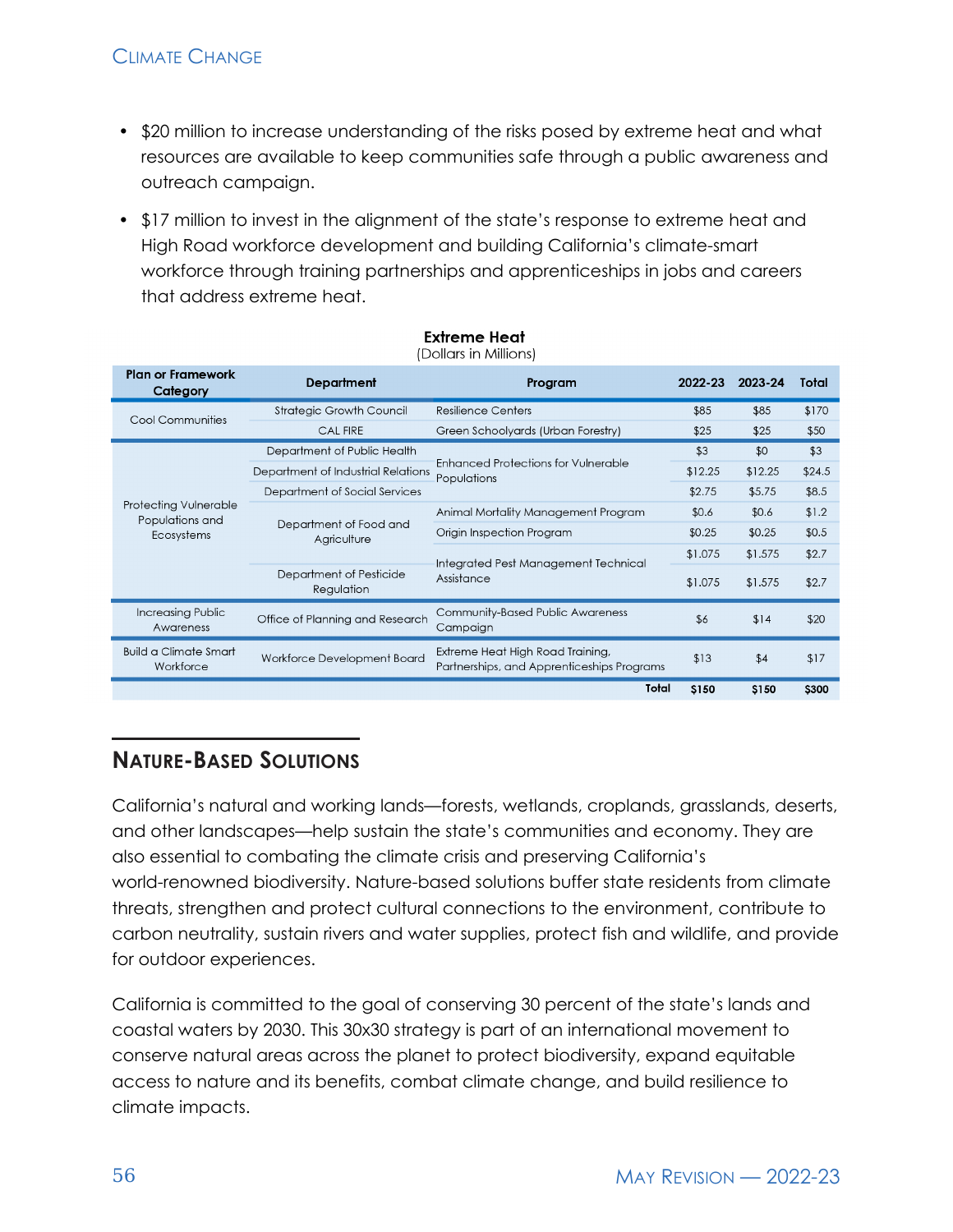The 2021 Budget Act committed \$1.4 billion General Fund over three years for multi-benefit nature-based solutions. This included \$768 million General Fund over two years to support implementation of the state's Natural and Working Lands Climate Smart Strategy to advance climate-focused land management toward an equitable, resilient, and carbon-neutral future, and the Pathways to 30x30 Strategy to accelerate California's pledge to protect biodiversity, expand access to nature and tackle climate change.

To advance these two initiatives, and reflecting over a year of public input, the Administration's proposed allocation of the \$768 million over two years includes:

- \$275 million to fund projects that will deliver climate benefits and protect biodiversity, including voluntary conservation acquisitions and easements.
- \$213 million to support regional action through investments in Natural Community Conservation Planning programs and projects funded through state conservancies and local and tribal conservation corps.
- \$100 million for the Tribal Nature-Based Solutions Program announced in March at the California Truth & Healing Council (See additional details below).
- \$90 million for inland wetlands restoration, which delivers multiple benefits including sequestering greenhouse gas emissions, protecting habitat, and advancing economic opportunity.
- \$50 million for wildlife corridors, including the Liberty Canyon Wallis Annenberg Wildlife Crossing Project.
- \$30 million to accelerate climate smart land management practices across California's diverse landscape including farms, forests, and community green spaces.
- \$10 million to support a compost permitting pilot program that will help local government entities and facilities locate and permit small and medium-sized compost facilities, diverting more organic waste away from landfills and into the creation of healthy soils and to support additional strategic nature-based solution investments.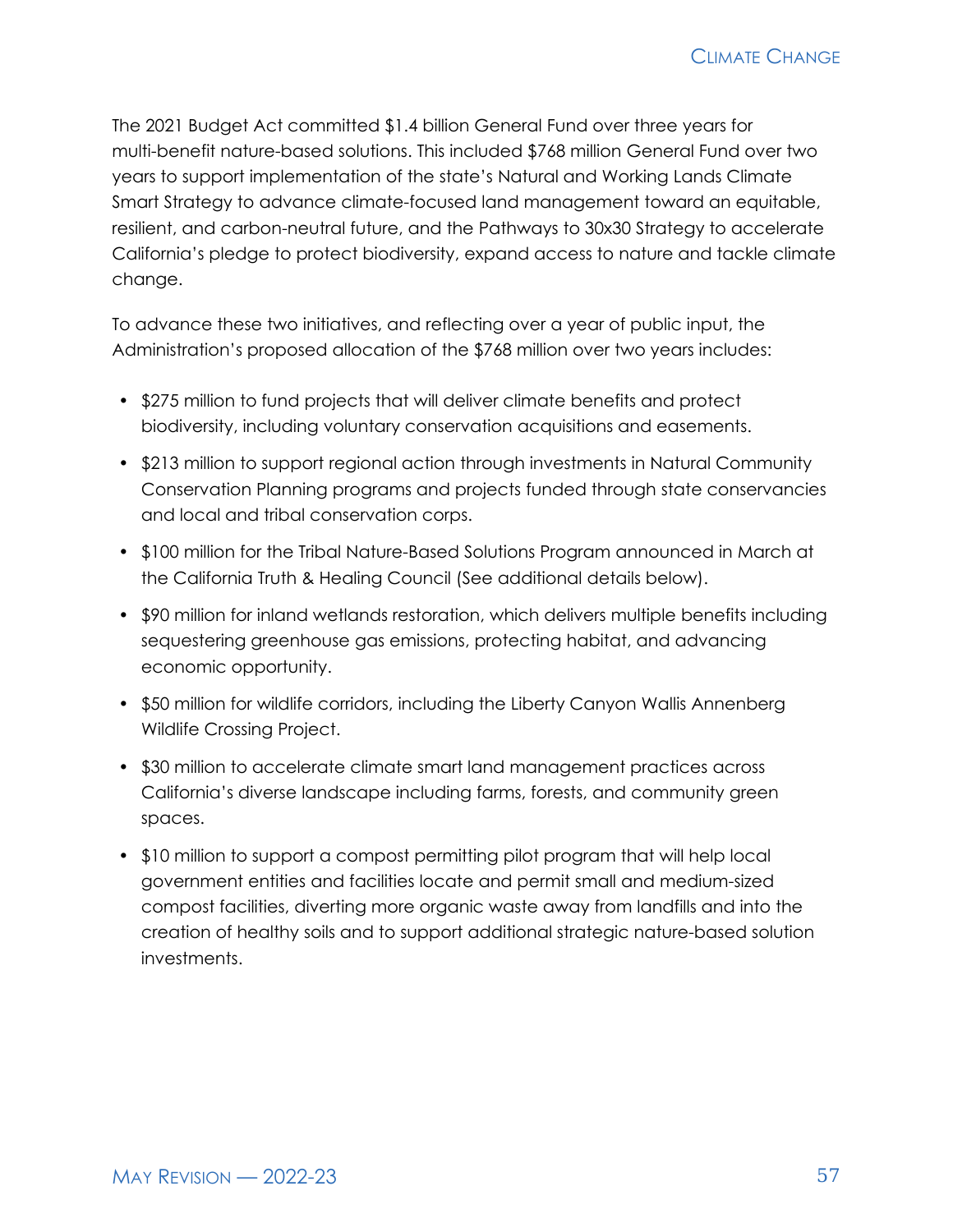#### **Nature-Based Solutions**

(Dollars in Millions)

| <b>Investment</b><br>Category                                                                                                                                      | <b>Department</b>                                                                                                      | Program                                                                  | 2022-23     | 2023-24 | Total |
|--------------------------------------------------------------------------------------------------------------------------------------------------------------------|------------------------------------------------------------------------------------------------------------------------|--------------------------------------------------------------------------|-------------|---------|-------|
|                                                                                                                                                                    | <b>Wildlife Conservation</b><br><b>Board</b>                                                                           | <b>Forest Conservation Program</b><br>Oak Woodlands Conservation Program |             |         | \$245 |
|                                                                                                                                                                    |                                                                                                                        | California Desert Conservation Program                                   |             |         |       |
|                                                                                                                                                                    |                                                                                                                        | Rangeland, Grazing Land and Grassland<br>Protection Program              | \$200       | \$45    |       |
|                                                                                                                                                                    |                                                                                                                        | California Riparian Habitat Conservation<br>Program                      |             |         |       |
| Nature-Based                                                                                                                                                       |                                                                                                                        | Natural and Working Lands Climate<br>Adaptation and Resiliency Program   |             |         |       |
| Solutions Programs                                                                                                                                                 | Department of Fish &<br>Nature-Based Solutions Wetlands Restoration<br>Wildlife<br>Program<br><b>Delta Conservancy</b> |                                                                          | \$54        | \$0     | \$54  |
|                                                                                                                                                                    |                                                                                                                        |                                                                          | \$36        | \$0     | \$36  |
|                                                                                                                                                                    | Department of<br>Conservation                                                                                          | Multi-benefit Land Repurposing Program                                   | \$0         | \$20    | \$20  |
|                                                                                                                                                                    | Department of Food &<br>Agriculture                                                                                    | Healthy Soils Program                                                    | \$0         | \$10    | \$10  |
|                                                                                                                                                                    | <b>CAL FIRE</b>                                                                                                        | Wildland Grazing (Fire Prevention Grant<br>Program)                      | \$5         | \$5     | \$10  |
|                                                                                                                                                                    | <b>State Conservancies</b>                                                                                             | Support for Nature-Based Solutions                                       | \$60        | \$60    | \$120 |
|                                                                                                                                                                    | Department of Fish and<br>Wildlife & Santa Monica<br><b>Mountains Conservancy</b>                                      | Wildlife Corridors (including Liberty Canyon)                            | \$50        | \$0     | \$50  |
| Supporting Regional<br>Action<br>Expanding<br>Educational and<br>Economic<br>Opportunities for<br>Youth Climate<br>Leaders<br>Partnering with<br>California Native | Department of Fish and<br>Wildlife                                                                                     | Natural Community Conservation Program<br>Planning and Land Acquisition  | \$36        | \$0     | \$36  |
|                                                                                                                                                                    | Department of<br>Conservation                                                                                          | Climate Smart Land Management Program                                    | \$14        | \$6     | \$20  |
|                                                                                                                                                                    | Wildlife Conservation<br><b>Board</b>                                                                                  | Resource Conservation Investments Strategies                             | \$2         | \$3     | \$5   |
|                                                                                                                                                                    | <b>Conservation Corps</b>                                                                                              | Local and Tribal Nature-Based Solutions Corps                            | \$35        | \$17    | \$52  |
| American Tribes                                                                                                                                                    | <b>Natural Resources</b><br>Agency                                                                                     | <b>Tribal Nature-Based Solutions Program</b>                             | \$100       | \$0     | \$100 |
|                                                                                                                                                                    | CalRecycle                                                                                                             | Compost Permitting Pilot Program                                         | \$0.5       | \$7     | \$7.5 |
| Additional Strategic<br>Investments                                                                                                                                | <b>Natural Resources</b><br>Agency                                                                                     | Nature-Based Solutions Partnerships and<br>Improvements                  | \$0.25      | \$1.75  | \$2   |
|                                                                                                                                                                    | <b>Natural Resources</b><br>Agency                                                                                     | CA Nature Support                                                        | \$0.25      | \$0.25  | \$0.5 |
|                                                                                                                                                                    |                                                                                                                        | Total                                                                    | <b>S593</b> | \$175   | \$768 |

In addition to the nature-based solutions investments described above, the May Revision proposes additional funding to further build climate resilience in California.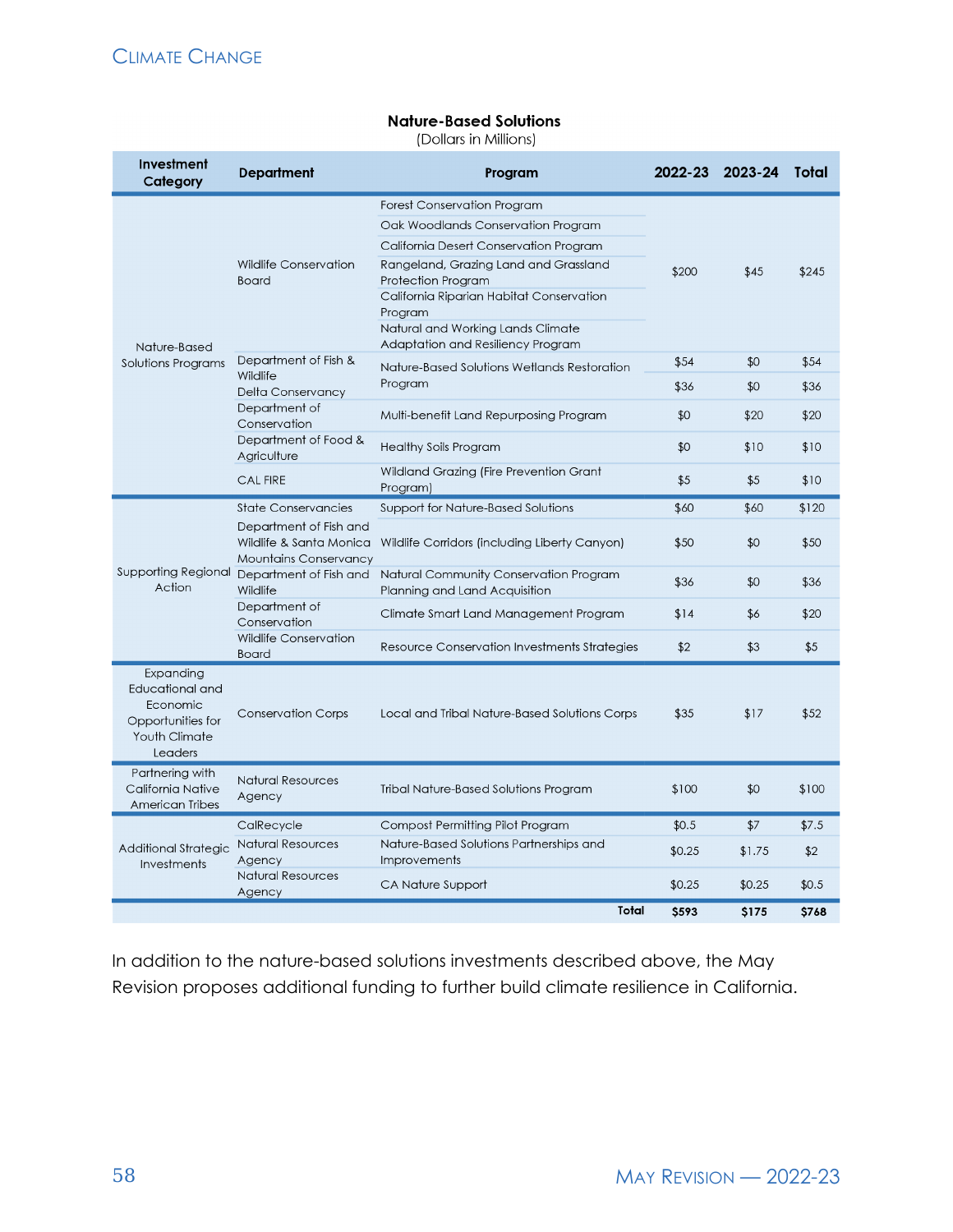Other Adjustments:

- **Coastal Restoration and Protection**—\$50 million one-time General Fund for the State Coastal Conservancy for the acquisition of real property. Building climate resilience may require acquisition of critical shoreline properties to protect natural resources, provide for public access, and implement the state's nature-based solutions agenda.
- **California Climate Information System**—\$18.3 million one-time General Fund for the integration and analysis of the most current climate monitoring data to provide information and decision-making tools for all entities that are working on the climate crisis. This funding will support the initial planning and development of the system, which will international sources that can be used by all interested parties to better inform the ultimately comprise a central hub for climate data from local, state, federal, and state's climate work and future state investments.

#### **STRENGTHENING PARTNERSHIPS WITH CALIFORNIA NATIVE AMERICAN TRIBES**

California Native American tribes and people have stewarded the lands and waters within the current boundaries of the state since time immemorial. This stewardship is intertwined with tribes' deep connection to place, their natural and cultural resources, and sacred ceremonial and cultural areas. The May Revision recognizes the important role that tribes play in conserving lands, promoting best practices in enhancing fish and wildlife conditions, and meeting the state's goals as outlined in various climate-related plans.

The California Natural Resources Agency has worked to develop a robust tribal affairs program and strengthen coordination and collaboration with all tribal affairs programs across the departments, commissions, and conservancies under the Agency. This focused work and the core commitment to partnering with California Native American tribes in the Pathways to 30x30 and Natural and Working Lands Climate Smart strategies seek to further the Agency's mission to restore, protect, and manage the state's natural, historical and cultural resources for all.

The May Revision includes \$100 million one-time General Fund for the Tribal Nature-Based Solutions program to support tribal initiatives that advance shared climate and biodiversity goals as called for in Executive Order N-82-20 to accelerate the use of nature-based solutions to combat the climate crisis. This program will advance tribal initiatives including research, development and implementation of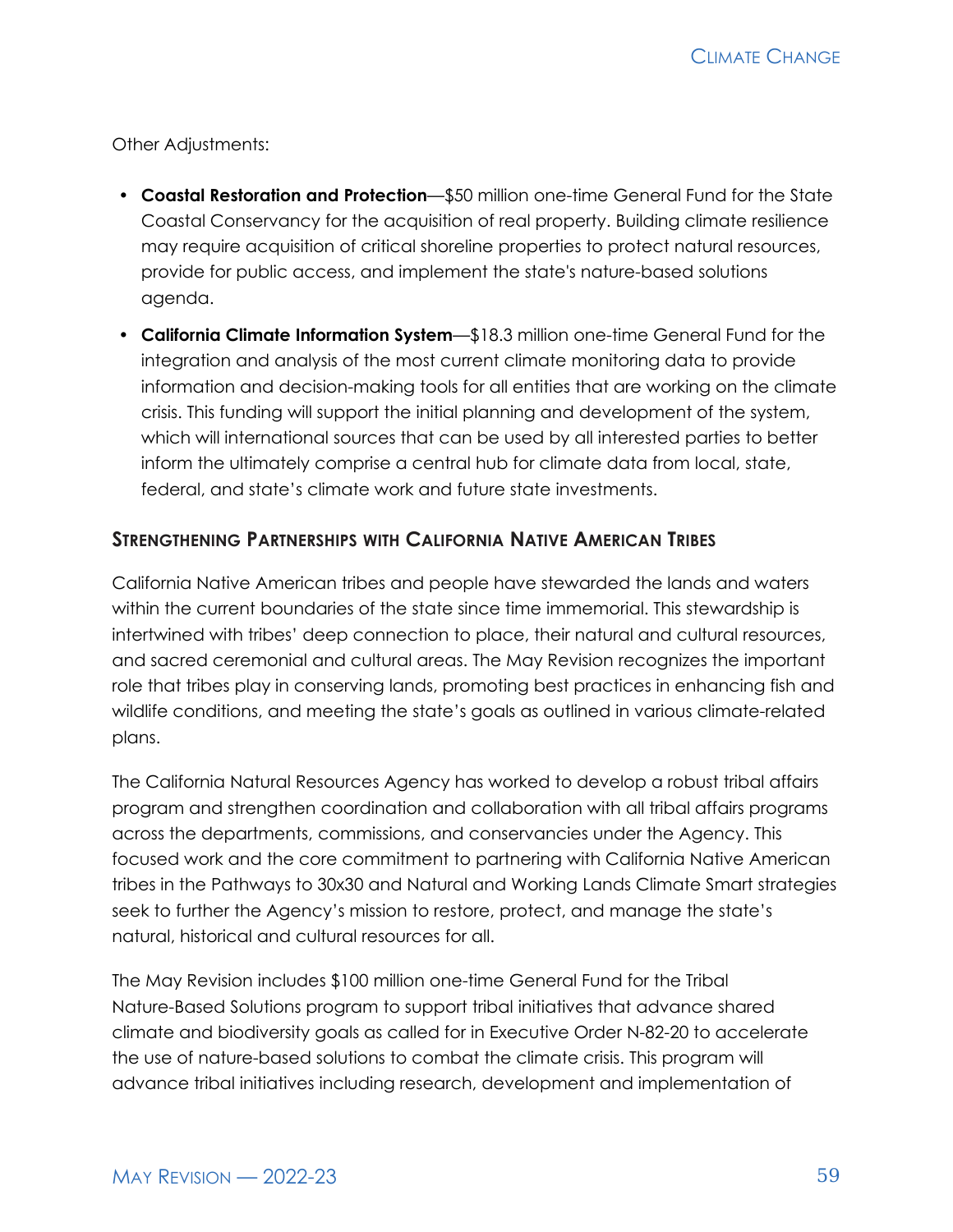traditional knowledge and tribal expertise, workforce training, capacity building and technical support, tribal nature-based climate conservation programs, increased access and co-management of lands, and ancestral land return. This program will be informed through a tribally led and informed process with the goal of strengthening partnerships with California Native American tribes in the funding and implementation of tribal nature-based solutions.

The Administration is also proposing the establishment of a Tribal Natural Resources Council, which is in direct response to the request from over 70 different California Native American tribes during government-to-government consultations on the Nature-Based Solutions Executive Order N-82-20, aimed at fostering inclusive partnerships and collaboration with tribes in addressing the biodiversity crisis and accelerating nature‑based solutions. This Council will support the Agency's efforts to develop and implement the Tribal Nature-Based Solutions program and other tribal affairs programs and policies. The Council will have diverse regional representation and include federally and non-federally recognized California Native American tribal leaders.

# **WILDFIRE AND FOREST RESILIENCE**

The ongoing impact of climate change on California's wildlands continue to drive critically dry fuel conditions and longer, more severe fire seasons. The May Revision recognizes these conditions and its impact on firefighting operations and makes further investments to enhance CAL FIRE's fire protection capacity, which builds upon the Governor's January proposal to invest an additional \$1.2 billion investment over two years in a comprehensive wildfire and forest resilience strategy to continue to reduce the risk of catastrophic wildfires. See the Emergency Response Chapter for additional detail.

# **CAP-AND-TRADE EXPENDITURE PLAN**

The May Revision builds on the Cap and Trade Expenditure Plan in the Governor's Budget by targeting additional investments to programs that identify and mitigate methane emissions and protect disadvantaged communities. Specifically, the Administration proposes investing an additional \$120 million from Cap and Trade auction proceeds to two programs including: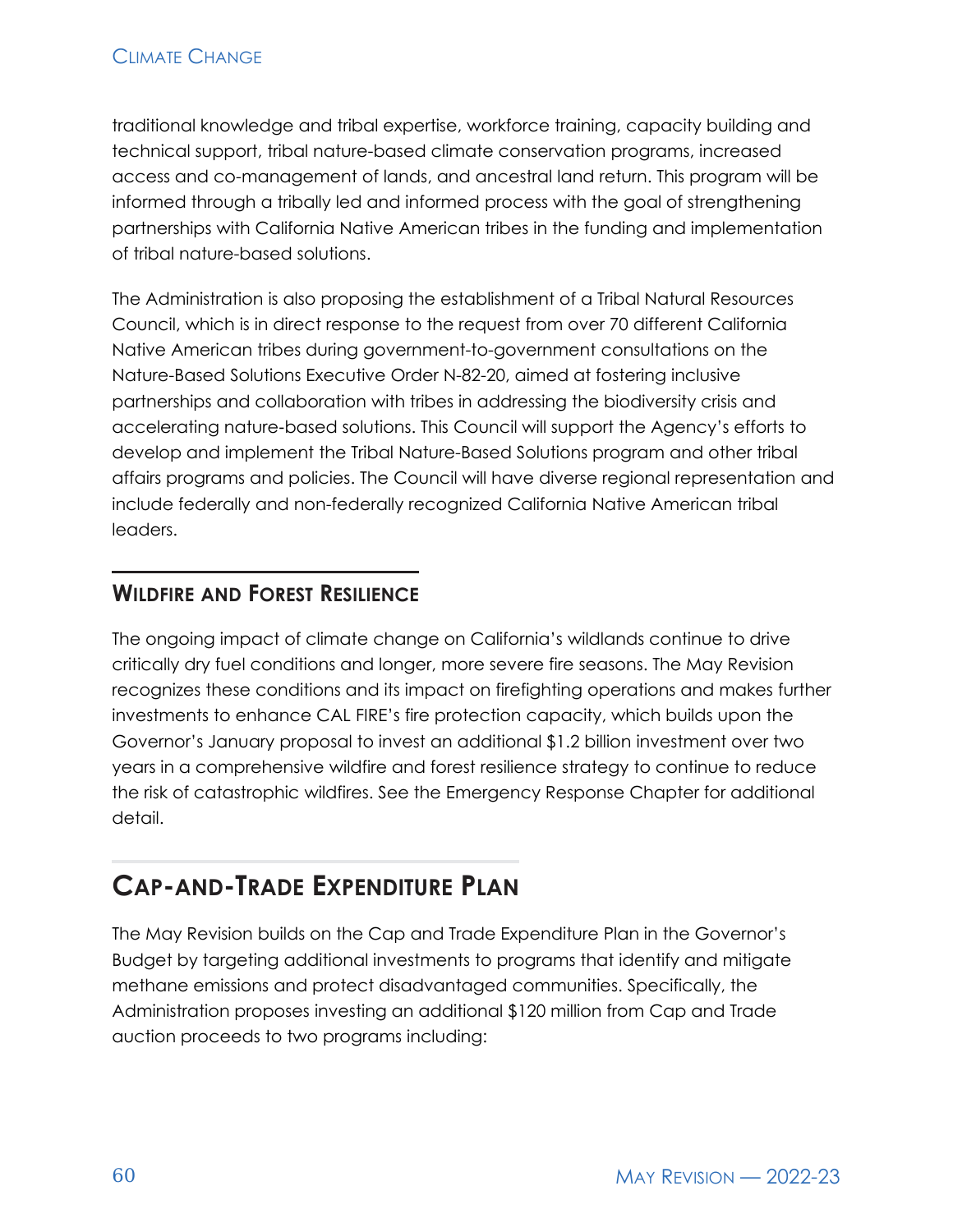- **Methane Satellites**—\$100 million Greenhouse Gas Reduction Fund on a one-time basis to expand the number of satellites launched for methane observations, which would provide weekly measurement of large methane emissions in the state and enhance enforcement capabilities. This data will allow California to identify the source of these emissions, work with programs to hold emitters accountable for violations, and further reduce the amount of short-lived climate pollutants in the atmosphere.
- **AB 617 Community Air Protection Program**—\$20 million Greenhouse Gas Reduction Fund on a one-time basis for the Community Air Protection Program, which reduces emissions in communities with disproportionate exposure to air pollution through targeted air monitoring and community emissions reduction programs. The Governor's Budget included \$240 million to support AB 617 investments; this additional allocation will bring the total proposed investment to \$260 million.

# **ENERGY**

Climate change is causing unprecedented stress on California's energy system—driving high demand and constraining supply. Extreme weather events from climate change—including heat waves, wildfires, and the impact of drought on hydropower capacity, combined with other factors such as supply-chain disruptions—are jeopardizing California's ability to build out the electric infrastructure in the time frame and at the scale needed.

The state has mandated more energy procurements than ever, accelerated projects, and postponed the planned retirement of power plants that generate thousands of megawatts. California has also implemented a range of emergency measures in 2020 and 2021 to reduce demand and increase supply at critical moments.

California's energy transition requires that the growth in the electricity system is clean, reliable and affordable. The Governor's Budget included \$2 billion for a Clean Energy Investment Plan to support innovation and deployment of clean energy technologies in the energy system. The May Revision includes an additional \$8 billion investment to further increase the state's energy system's resilience, increase reliability and affordability, and accelerate the deployment of the resources needed to achieve California's clean energy transition, and provide debt relief to California households impacted by the COVID-19 Pandemic.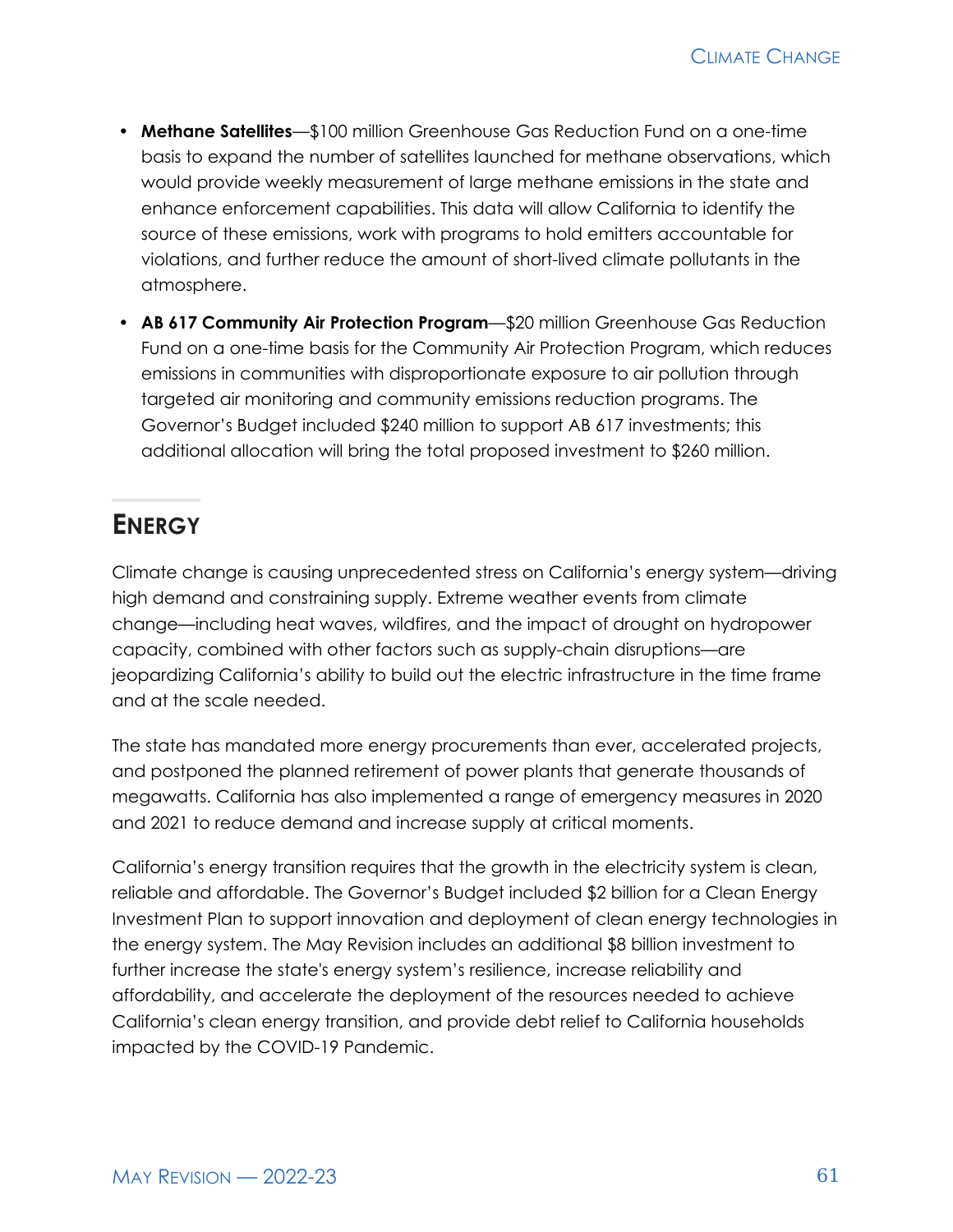| <b>Energy Reliability, Relief and Clean Energy Investments</b> |  |  |  |
|----------------------------------------------------------------|--|--|--|
|----------------------------------------------------------------|--|--|--|

(Dollars in Millions)

| Investment<br>Category | Program                                     | Agency        | 2021-22 | 2022-23            | Multiyear<br>Total |
|------------------------|---------------------------------------------|---------------|---------|--------------------|--------------------|
| Ratepayer Relief       | California Arrearage Payment Program        | <b>CSD</b>    | \$0     | \$1,200            | \$1,200            |
|                        | <b>Capacity Building Grants</b>             | <b>CPUC</b>   | \$0     | \$30               | \$30               |
| Reliability            | Investments in Strategic Reliability Assets | <b>DWR</b>    | \$1,500 | \$445              | \$4,250            |
|                        | Distributed Electricity Backup Assets       | <b>CEC</b>    | \$550   | \$0                | \$950              |
|                        | Residential Solar & Storage                 | <b>CPUC</b>   | \$0     | \$70               | \$970              |
|                        | Transmission & Energy Financing             | <b>IBank</b>  | \$0     | \$250              | \$250              |
|                        | Demand Side Grid Support                    | <b>CEC</b>    | \$200   | \$0                | \$295              |
| Clean Energy           | Carbon Removal Innovation                   | <b>CEC</b>    | \$0     | \$50               | \$100              |
|                        | Energy Data Infrastructure & Analysis       | <b>CEC</b>    | \$0     | \$5                | \$5                |
|                        |                                             | Total Package | \$2.250 | \$2,050<br>\$8,050 | \$8,050            |

# **ESTABLISHMENT OF STRATEGIC ELECTRICITY RELIABILITY**

To support reliability during the energy transition, the May Revision includes \$5.2 billion to invest in a Strategic Electricity Reliability Reserve. The resources from which the Reserve will be developed may include existing generation capacity that was scheduled to retire, new generation, new storage projects, clean backup generation projects, diesel and natural gas backup generation projects with emission controls and all required permits, and customer side load reduction capacity that is visible to and dispatchable by the California Independent System Operator (CAISO) during grid emergencies.

The Strategic Electricity Reliability Reserve will be a statewide resource capable of providing up to 5,000 megawatts available when the grid is stressed. This will increase the state's ability to withstand extreme and coincident climate events, but will not take the place of the longstanding obligations of all load serving entities to procure sufficient resources to maintain reliability.

In 2021, California increased the planning reserve margin requirements for most load serving entities in order to better incorporate the impacts of climate change and extreme weather. These actions will be coupled with the California Energy Commission updating its energy planning standards to further promote electricity reliability by ensuring that all load serving entities that are members of the CAISO adequately incorporate the impacts of climate change and extreme weather into their planning reserve margins.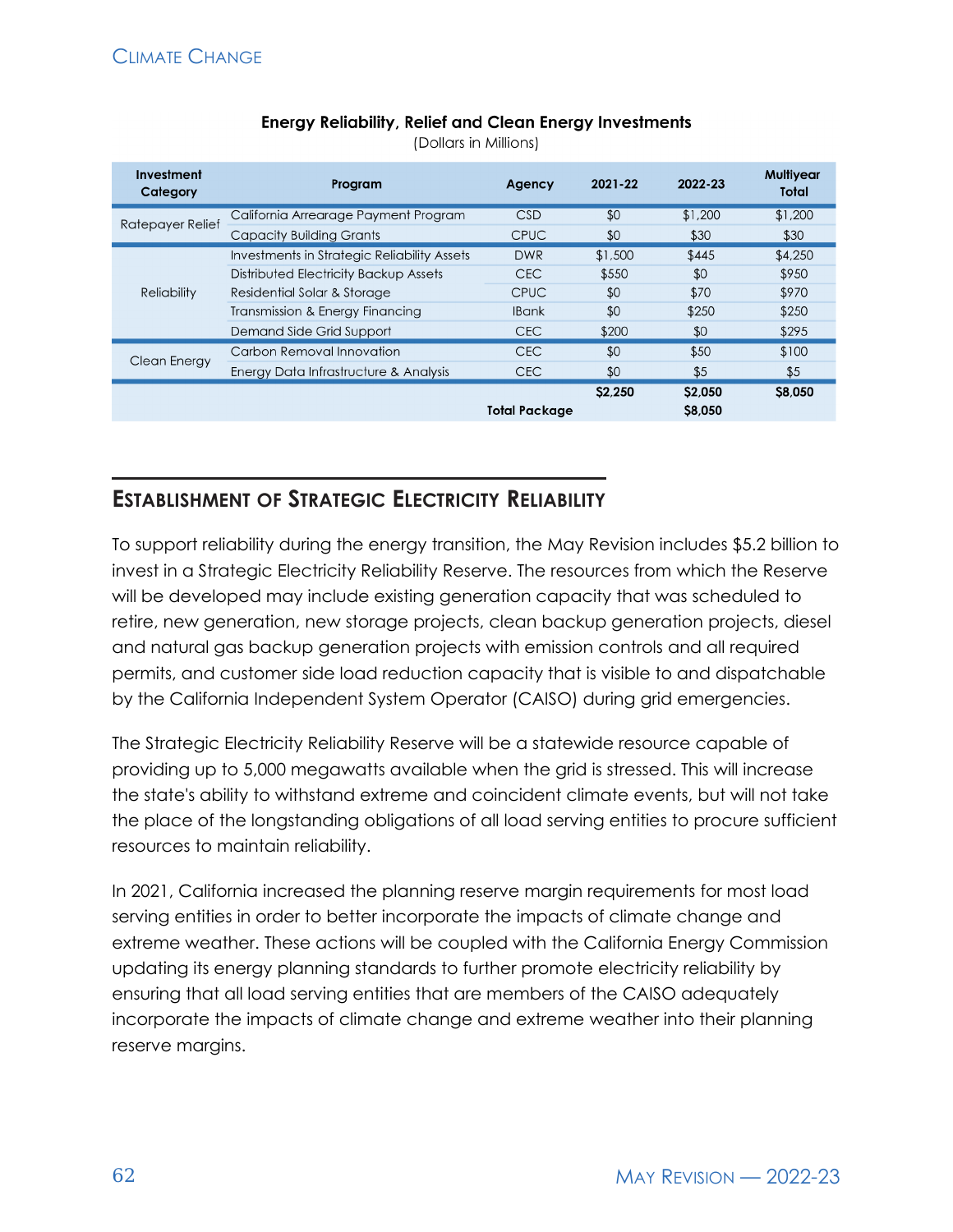The May Revision also proposes \$295 million over multiple years to support the CEC in developing demand-side grid support initiatives. These efforts will help reduce energy demand on the grid during peak energy times.

### **ACCELERATING CLEAN ENERGY AND STORAGE PROJECTS**

Achieving the state's climate and energy goals will require a diverse portfolio of clean and reliable sources of electric power. The May Revision accelerates the needed build out of clean energy and storage projects by providing a new streamlined permitting option at the California Energy Commission for qualifying projects. This proposal prioritizes the development of projects needed to enhance energy reliability while also providing opportunities for public, tribal, and local government engagement and environmental review.

The Governor's Budget proposed \$45 million to advance the state's offshore wind resource. The May Revision proposes a new pathway at the California Energy Commission for offshore wind developers to voluntarily partner with the state to help engage communities and stakeholders. It also looks to further build capacity in communities to encourage engagement in the Public Utilities Commission processes that shape the state's energy future.

The May Revision proposes \$970 million for the Public Utilities Commission to provide residential solar and storage system incentives, including for low-income households. This consists of \$670 million for solar and storage systems for low-income households. This also includes \$300 million for additional storage installations paired with existing residential solar systems.

Transformation of California's energy system and decarbonization of the economy requires careful consideration of electricity rates and new ways of allocating electricity service costs. The May Revision proposes statutory revisions to allow the Public Utilities Commission to adjust electricity rates to predetermined fixed charges with considerations of low income customers. This rate reform effort will reduce charges attached to volumes of electricity consumed, help control rate volatility, and enable creation of better price signals that will enhance widespread electrification efforts.

### **CLEAN ENERGY FINANCING**

The May Revision also includes \$250 million to leverage additional state financing tools dedicated to supporting the development of strategic clean energy projects that will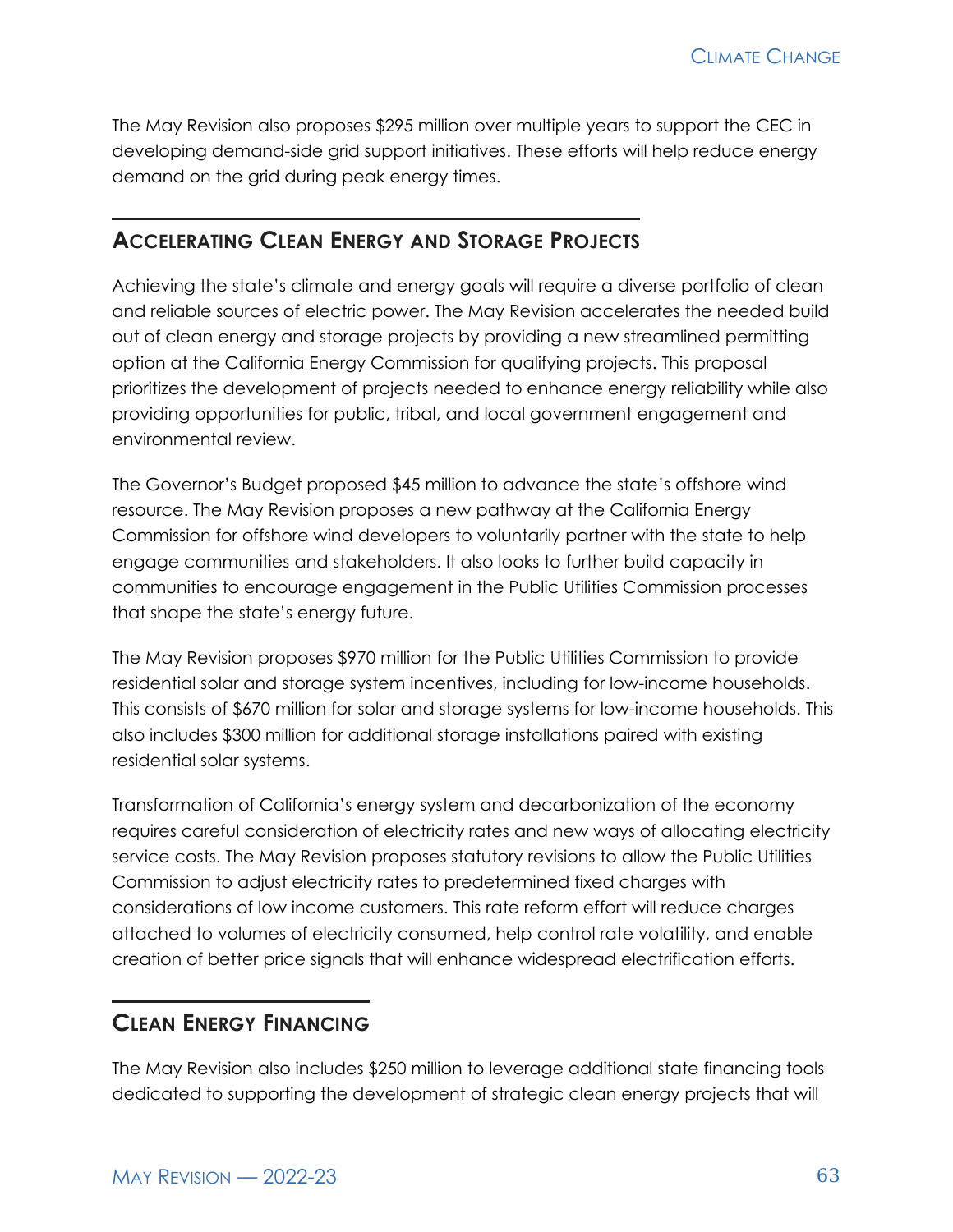assist the state in meeting its reliability, affordability and climate goals. Projects will be identified in coordination with the Public Utilities Commission and the California Energy Commission, and in consultation with the CAISO, as appropriate. To the extent possible, the program will look to maximize the involvement of third-party capital, including from the federal Department of Energy and the private sector, in order to increase the impact of the state-provided funds. The initial priority of this new financing will be to support the development of new transmission to deliver to the CAISO system, clean, firm electricity from new resources located in the Salton Sea region. This investment will support the state's goals for development of Lithium Valley in Imperial County.

# **CALIFORNIA ARREARAGE PAYMENT PROGRAM**

Established in the 2021 Budget, the California Arrearage Payment Program (CAPP) directed \$1 billion in federal American Rescue Plan Act funding towards financial assistance to reduce or eliminate past due energy bill balances accrued by customers economically impacted by the COVID-19 Pandemic. Under CAPP, administered by the Department of Community Services and Development, over 1.5 million residential and commercial accounts received CAPP benefits. CAPP bill credits were automatically applied to qualified customers' energy utility bill accounts.

While CAPP made a significant impact on reducing or eliminating Californian's energy debts, public and investor-owned energy utilities are reporting that arrearages have continued to grow for customers. The May Revision includes funding of \$1.2 billion to relieve California households by addressing energy arrearages.

# **CARBON REMOVAL**

While the state is making bold efforts to aggressively reduce carbon emissions, more must be done. Both the California Air Resources Board and the California Energy Commission anticipate carbon removal will be needed for the state to achieve its greenhouse gas reduction and energy goals.

The May Revision includes \$100 million to support carbon removal projects by providing match funding to supplement grants that projects receive from the federal government and non-profit foundations. This funding will be critical to providing in-state projects a competitive advantage when applying for funds, especially the federal funding available from the U.S. Department of Energy through the Infrastructure Investment and Jobs Act.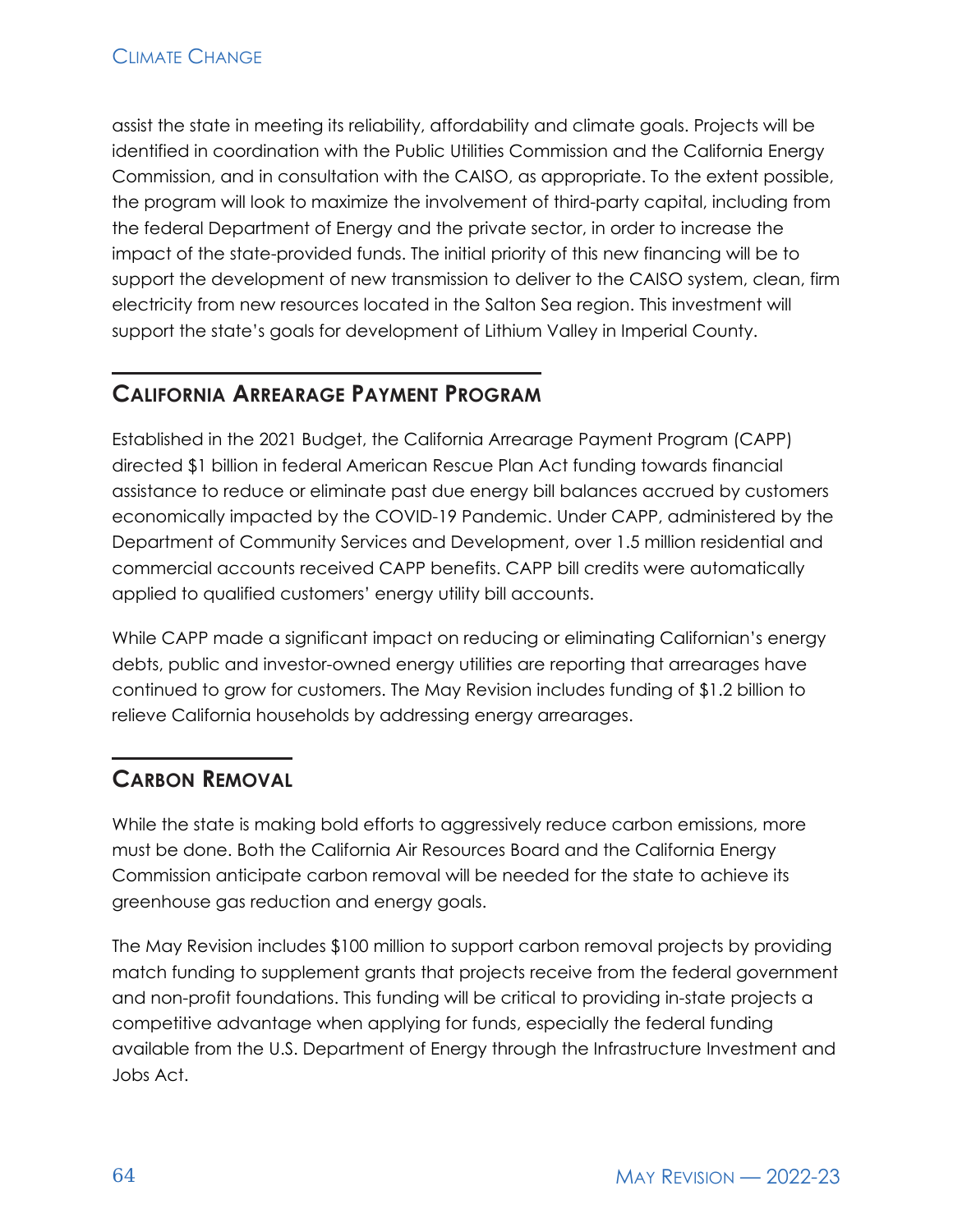# **CLIMATE INNOVATION**

In addition to the Administration's energy reliability, relief and clean energy package described above, to further support the development of clean technology in California, the May Revision converts two green tax credits proposed in the Governor's Budget—the Innovation Headquarters Credit and Credit for Green Energy Technologies—into a single Climate Innovation Grant program administered by the California Energy Commission. The grant would be funded at \$1.05 billion over four fiscal years—\$100 million in 2022-23, \$325 million in each of 2023-24 and 2024-25, and \$300 million in 2025-26—equal to the total amount proposed at Governor's Budget for both credits. The grant program would focus on research activities into technologies that help California achieve its climate goals. Grant recipients would be required to be headquartered in California. The grant would include a contractual obligation that would require repayment of grant amounts plus some return to the state if a recipient either has an Initial Public Offering or a change in ownership event that results in a greater than 50- percent change in the company's capitalization table. The amount of return to the state if the company has demonstrated success will be reduced if certain contractually specified performance metrics are met. In awarding grants, the CEC shall also consider whether the companies' investments are moving from a state that has enacted anti- LGBTQ+ or reproductive rights laws.

# **LITHIUM VALLEY DEVELOPMENT**

As emphasized in the Governor's Budget, lithium is a critical resource as the state—and the world—move toward a clean energy future.

Building on the proposal described in the Governor's Budget, the May Revision will spur growth of infrastructure to support the development of geothermal and lithium extraction facilities in the Salton Sea region. This infrastructure will support an economic supply chain hub that includes in-region lithium and battery production while providing opportunities for communities in the region to benefit from this economic development.

The May Revision proposes to:

• Accelerate development by streamlining geothermal permitting, including strong environmental protections, in coordination with California Native American tribes.